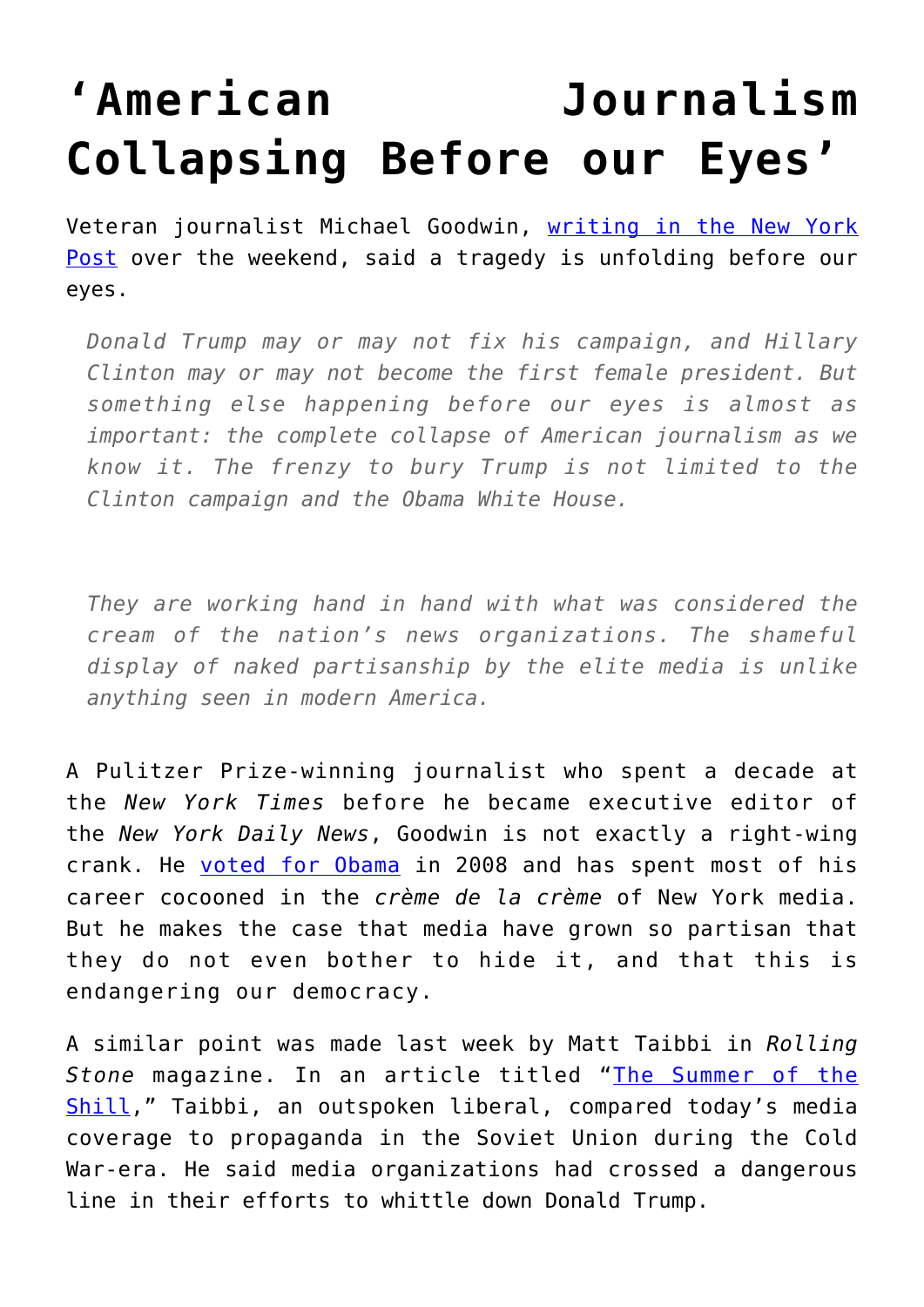*It's not that stations were wrong to denounce Trump's comments. He deserves it all. But he's not the only stupid, lying, corrupt politician in the world, which is the impression one could easily get watching certain stations these days.*

*These all-Trump, all-the-time story lineups are like Fox in reverse. The commercial media has devolved, finally, into two remarkably humorless messaging platforms. What's crucial to understand is that a great many commercial media outlets now are not so much liberal-leaning as Democratic-Party leaning.*

Taibbi makes some good points, and it's worth reading his piece in its entirety. But he also goes easy on the biggest culprits.

It is the television networks Taibbi primarily takes to task, which in some ways makes sense. TV journalism is lower-brow, and the talking heads on Fox, MSNBC, and CNN are easy targets. Casual observation and [documented reports](http://www.foxnews.com/politics/2016/08/12/newspapers-worse-than-tv-on-trumpclinton-coverage-report-finds.html), however, show that America's newspapers have been even more tilted in their coverage than the networks, particularly the *Washington Post*.

The *Post's* coverage of Trump has been borderline obscene, a deluge of hit pieces day after day after day. Earlier this year [it was revealed](http://www.washingtonexaminer.com/woodward-20-wapo-reporters-dig-dirt-on-trump-every-phase-of-his-life/article/2591021) the paper had assigned 20 reporters to dig in to "every phase" of Trump's life for a book set for release this week, *[Trump Revealed: An American Journey of](https://www.amazon.com/gp/product/1501155776/ref=as_li_qf_sp_asin_il_tl?ie=UTF8&tag=intelltakeo0d-20&camp=1789&creative=9325&linkCode=as2&creativeASIN=1501155776&linkId=0a52ce5fbbac2c6c63458be5a3ab8fd7) [Ambition, Money, Ego, and Power](https://www.amazon.com/gp/product/1501155776/ref=as_li_qf_sp_asin_il_tl?ie=UTF8&tag=intelltakeo0d-20&camp=1789&creative=9325&linkCode=as2&creativeASIN=1501155776&linkId=0a52ce5fbbac2c6c63458be5a3ab8fd7)*.

The resources the paper dedicated to nuking Trump dwarf that which it has dedicated to investigating Hillary Clinton. Trump has received similar negative coverage from the *New York Times.*

"The disparity in coverage is indefensible," a reporter at one of these papers recently told me. "Even if Trump deserves every bit of the scrutiny and criticism he's gotten."